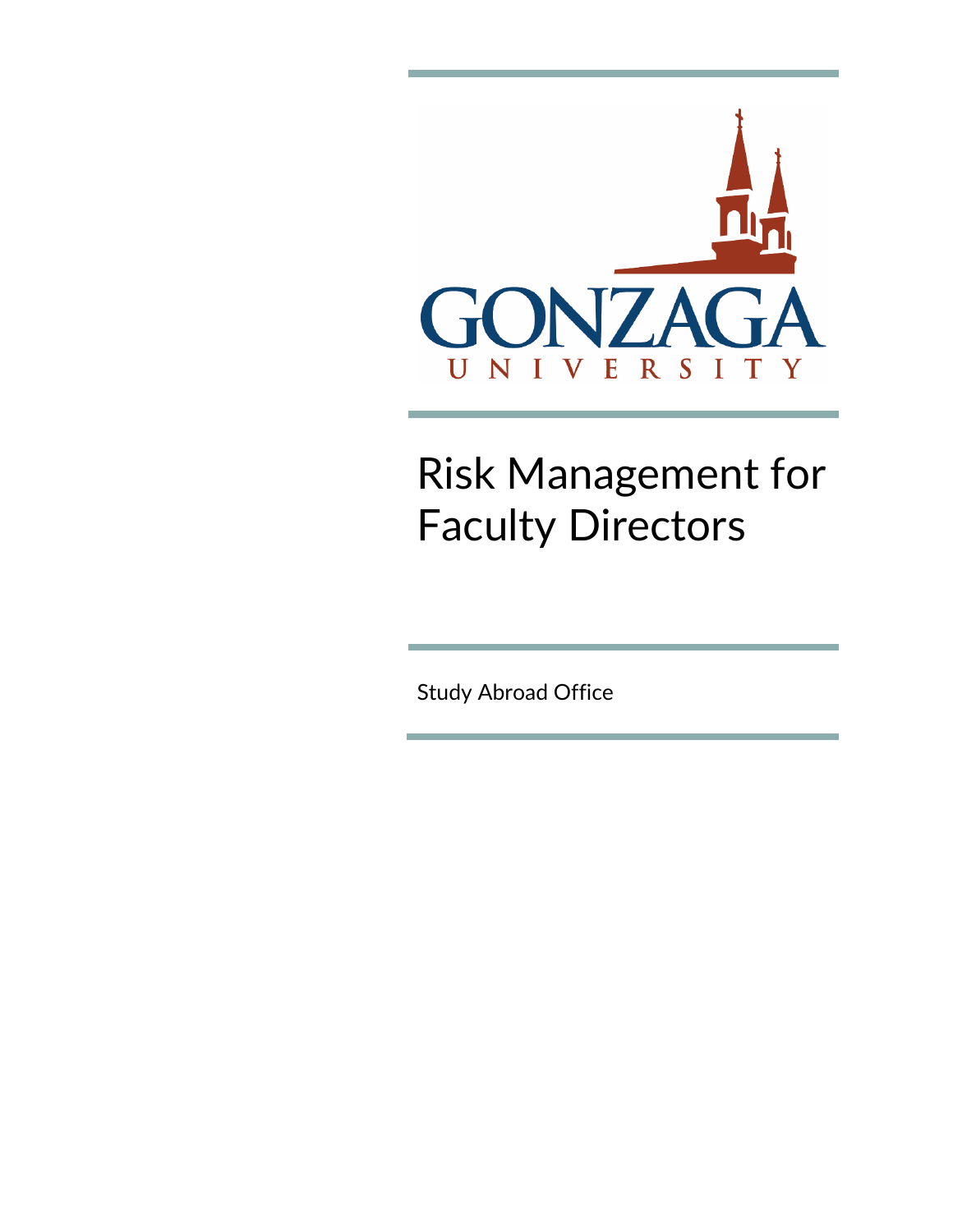# **Contents**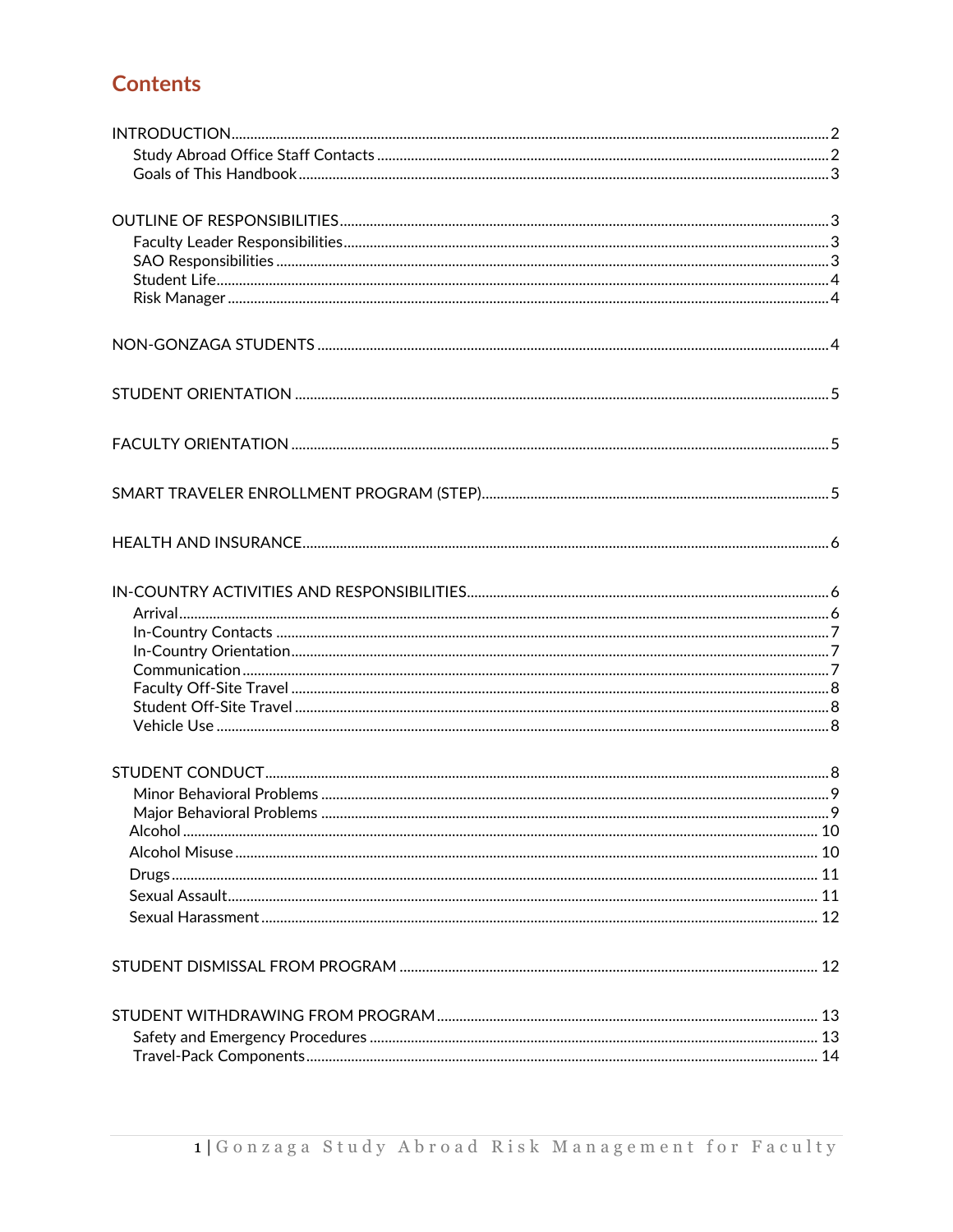#### <span id="page-2-0"></span>**Introduction**

Thank you for making the choice to commit your time and energy to providing a high quality, innovative study abroad experiences for students. The decision to lead a Gonzaga University study abroad experience provides an opportunity to engage students in a way that is not possible in a classroom on campus.

In this role, you will have more responsibilities than in a traditional on-campus course; you are accepting the challenge of serving as an administrator, an advisor, a facilitator, a first-responder, and of course, an educator. While on the program, you will observe a broadening of student perspectives and an expansion of minds engaging in the learning process. You will facilitate not only classroom-based learning, but also the development of cross-cultural competencies.

The intent of this handbook is to provide an overview of the roles and responsibilities of faculty in regards to risk and crisis management. A handbook of this kind is always a work in progress. Your suggestions on how it might be improved are much appreciated. Please send them at any time to the Study Abroad Office staff.

Thank you again for your commitment and contributions in providing this transformational experience to our students!

#### <span id="page-2-1"></span>**Study Abroad Office Staff Contacts**

**Alisha Lombardi,** *Director* [Lombardi@gonzaga.edu](mailto:Lombardi@gonzaga.edu) +1 509 313-5799

**Katuska Kohut,** *Associate Director* [Kohut@Gonzaga.edu](mailto:Kohut@gonzaga.edu) +1 509 313-3546

#### **Study Abroad Office**

502 E Boone Ave Spokane, WA 99258 Tel: 509.313.3549 Fax: 509.313.5987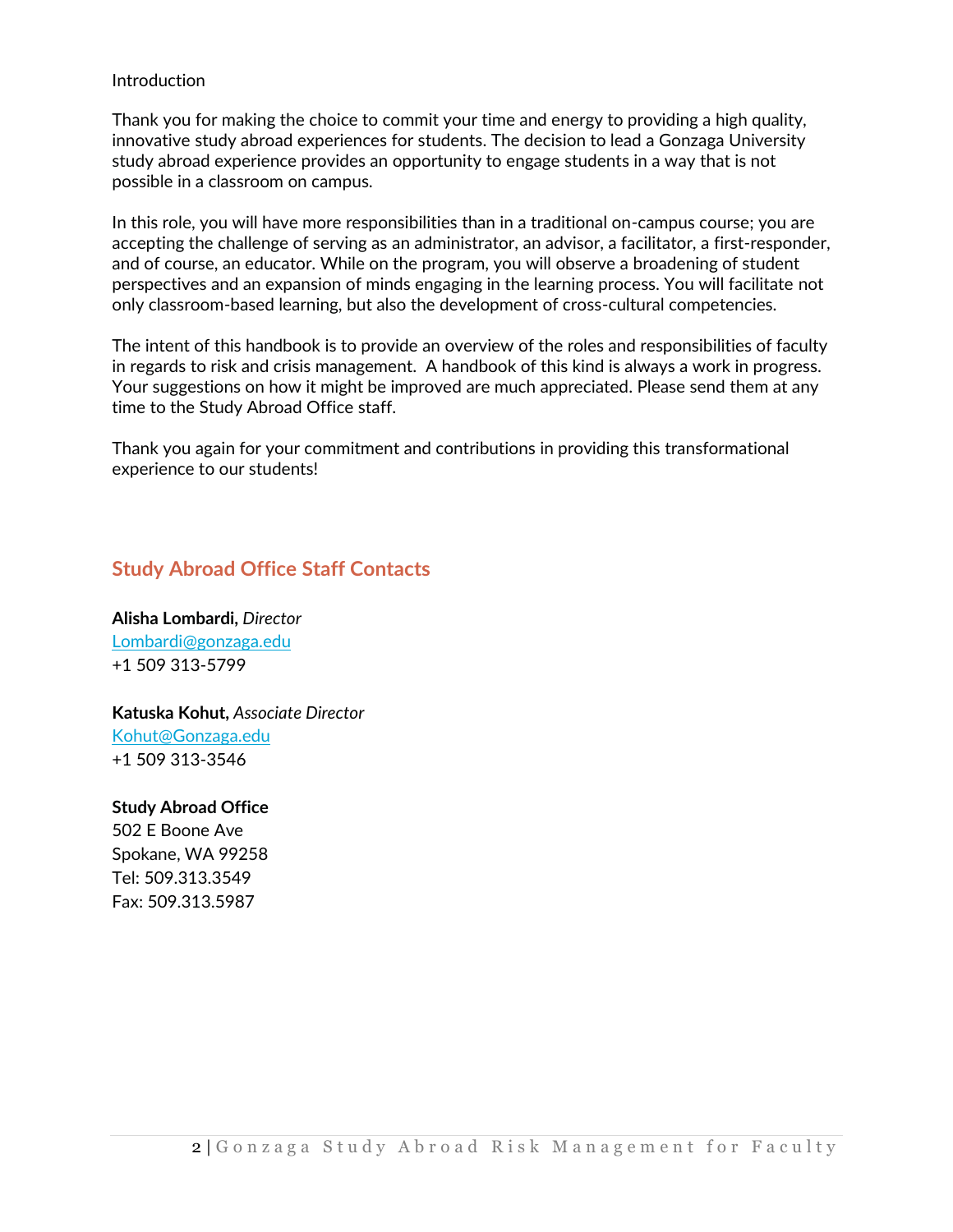# <span id="page-3-0"></span>**Goals of This Handbook**

Our purpose in drafting this handbook reference for our faculty leaders is to assist and support faculty to:

- Understand the importance of risk management in programs abroad and to use that understanding in practice to protect the integrity of the program, faculty member, and University.
- Design and propose a study abroad credit-bearing class offering within the risk management standards of Gonzaga and the Forum on Education Abroad.
- Responsibly manage the risk associated with leading group travel in off-campus and non-US locations to ensure preparedness for unexpected situations.
- Apply protocols and policies described in this handbook to ensure the safety and security of students and the integrity of Gonzaga study abroad programming.

# <span id="page-3-1"></span>**Outline of Responsibilities**

Successful study abroad programs are spearheaded by informed faculty, with the strong support of Study Abroad Office (SAO). Outlined below are the responsibilities of faculty and study abroad office; understanding the necessary steps from beginning to end will help secure positive experiences for all from the planning to completion phases of the program and to establish a commonly understood set of accountable activities.

# <span id="page-3-2"></span>**Faculty Leaders Responsibilities**

#### **Pre-Departure**

- Have students attend a pre-program meeting orientation.
- Advise students and provide input on travel information, such as flights, itinerary, program expectations
- Participate in SAO's Faculty Training Session
- Ensure the submission of all mandatory documents by students through the Study Abroad Office and/or collect any necessary paper version and submit to SAO.

#### **In-Country**

- Behavioral oversight for the duration of the program; this includes the adherence of students to the Gonzaga's Student Handbook
- Conduct an in-country orientation for students and hold regular meetings with them as needed.
- Maintain regular contact with SAO Office.
- Act as first-responder to any emergency situation and communicate to the SAO Office.
- Act as liaison between host country (institution, provider, locations, etc.) and Gonzaga/SAO.

## <span id="page-3-3"></span>**SAO Responsibilities**

- Hold a safety and security pre-departure session for students and faculty.
- Provide risk and crisis management support services to students, faculty, and staff.
- Ensure necessary documents and information have been compiled prior to departure.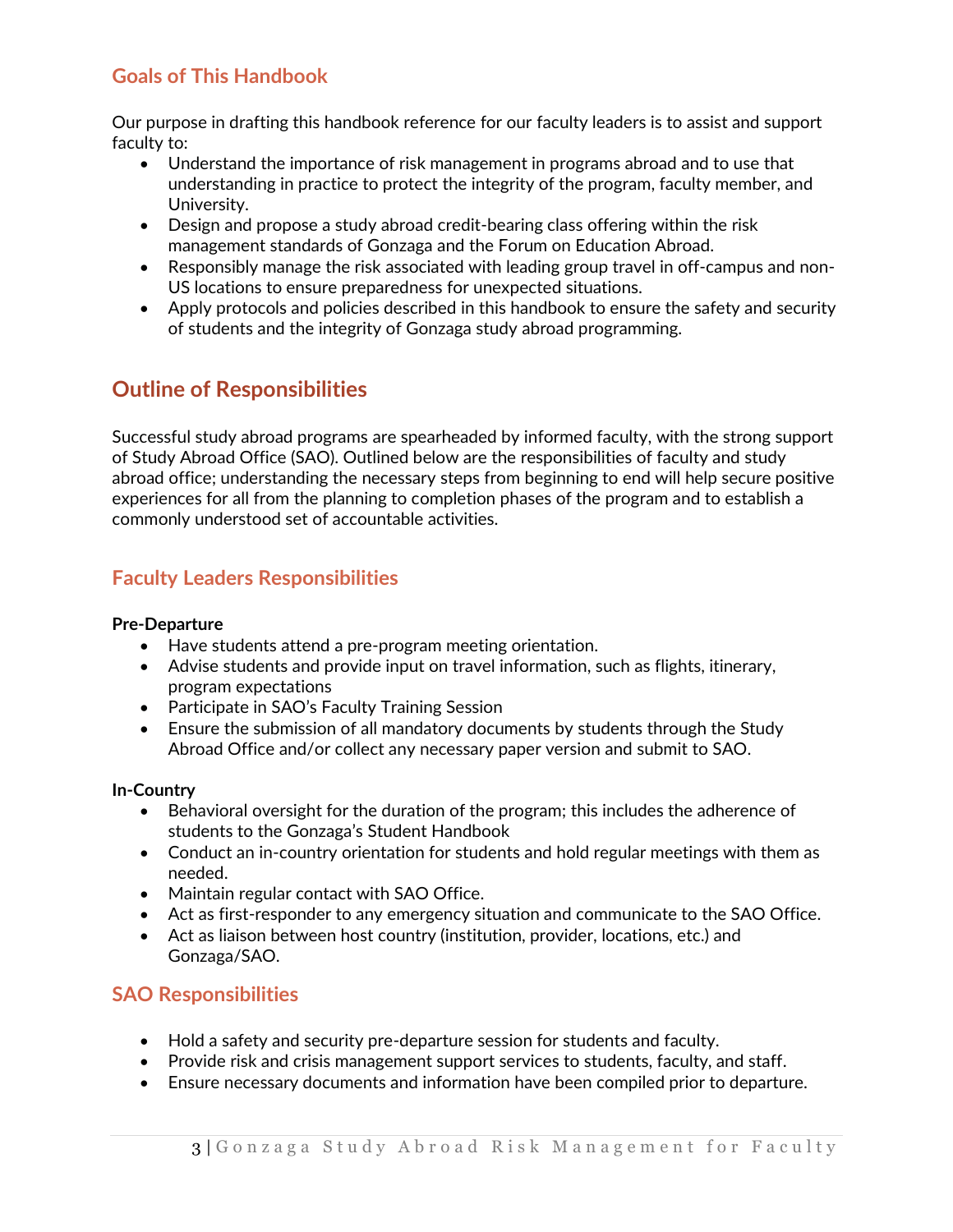- Maintain contact with crucial parties (faculty, providers, host institutions, parents, insurance, etc.).
- Be readily available to FACULTYs and students as support staff during pre-departure, incountry, and post-program time periods.

## <span id="page-4-0"></span>**Student Life**

- Work with Director of Study Abroad, Faculty leaders and Risk Manager to provide crisis management support services to students, faculty, and staff by providing 24 hour a day on-call support from the Student Life office via Security Dispatch.
- Provide consultation and support for triaging behavioral disruptions by student participants while abroad.

## <span id="page-4-1"></span>**Risk Manager**

• Work with Director of Study Abroad, Faculty-Director and Associate Vice Provost of Enrollment Management to provide crisis management support services to students, faculty, and staff.

## <span id="page-4-2"></span>**Non-Gonzaga Students**

Only students who are registered at Gonzaga may participate in Gonzaga University Study Abroad programs. Students from other universities must apply through the Study Abroad Office first before participating in a faculty-led program. For liability reasons individuals who are not students cannot participate in the programs.

# **Companion Accompaniment Policy**

This policy concerns the exceptional situations when the director(s) of FLSA programs plan to invite persons who are not faculty, staff, or students conducting and/or participating in the program to travel with those who are directly involved. Such "accompanying parties" may include family members of the faculty director or staff, partners, or close friends. Accompanying parties, particularly young dependent children, can add to a FLSA program director's responsibilities, and in some cases, may impact the program experience of participating students.

- 1. FLSA Program Directors will consider the value and practicality of allowing accompanying parties to travel with their program. Directors must identify all accompanying parties planning to travel with their program notifying the Associate Director or Director of Study Abroad. Faculty leaders accepting accompanying parties on their program must provide a plan explaining how they will address any contingencies arising from the needs of accompanying parties, especially minors (e.g. a family parenting plan which addresses child care needs, supervision, etc.).
- 2. Accompanying parties on Gonzaga programs will require evacuation insurance and must pay the per person premium for this insurance coverage.
- 3. Accompanying parties must meet all of the physical and medical requirements for the program.
- 4. Under no circumstances should expenses for accompanying parties be charged, without reimbursement provisions, to the program budget.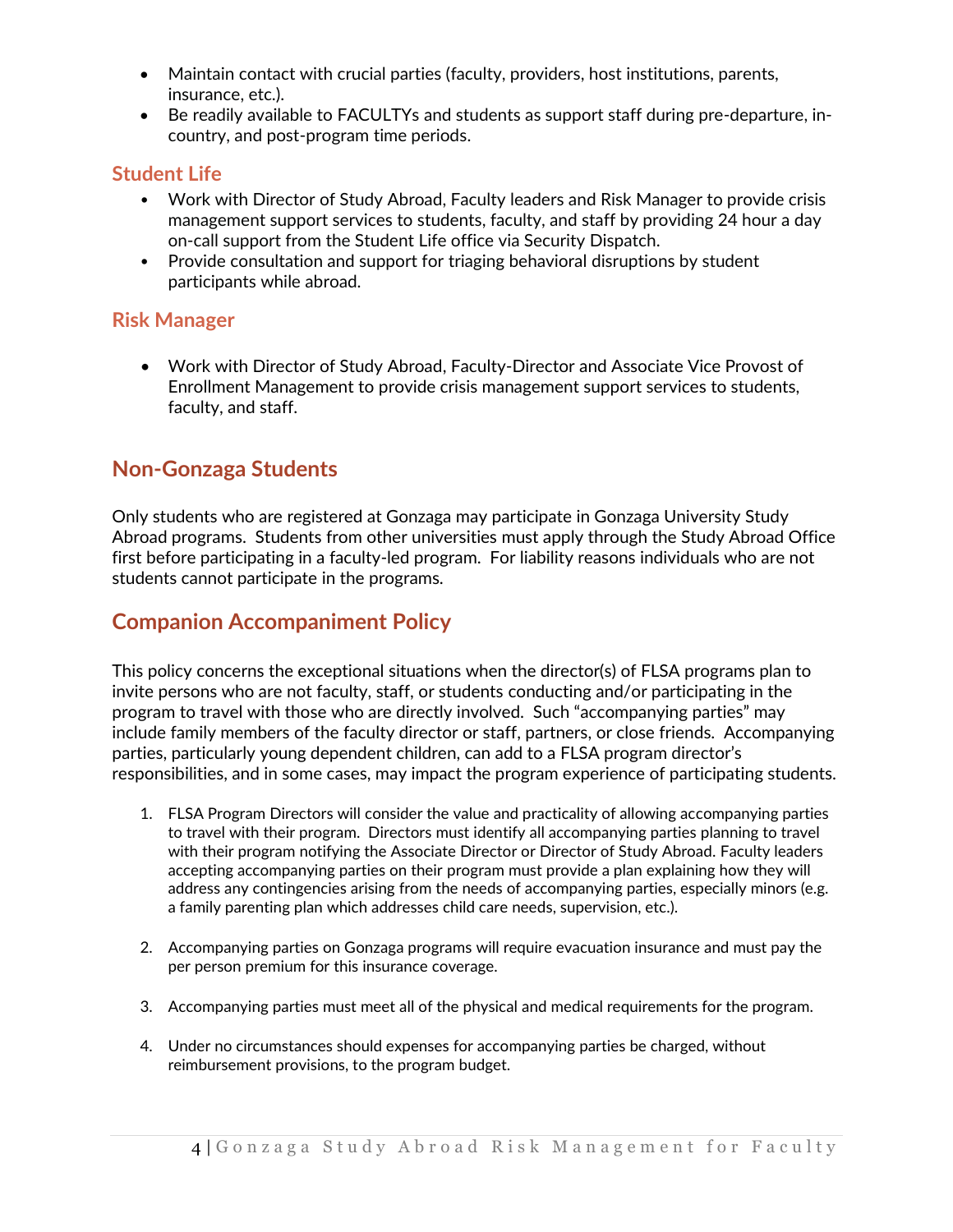- 5. Other program staff and faculty will be informed of accompanying parties joining the program and will be given an opportunity to review and offer feedback on the faculty director's plan for accommodating accompanying parties.
- 6. Due to institutional liability issues, Director of Study Abroad and University Emergency Manager must approve the director's plan for accommodating accompanying parties.

# <span id="page-5-0"></span>**Student Orientation**

The Study Abroad Office will hold a safety and security pre-departure session for students prior to the program's departure. Faculty members can schedule separate or additional presentations that is customized session in order to familiarize students with the country, program expectations and learning outcomes.

# <span id="page-5-1"></span>**Faculty Orientation**

In order to better prepare you for your upcoming experience abroad and the responsibilities that accompany it, Study Abroad Office will provide you with a training.

This orientation session is mandatory for all faculty leaders.

At a point shortly before your planned departure, you will be given a travel pack of important documents to take with you to the host country. This may include copies of students' passports, health forms, risk and release forms, and other necessary items. Also please carry with you the program's itinerary, student travel and flight information, contact information of necessary parties (such as embassies, hotels, travel agents, etc.).

# <span id="page-5-2"></span>**Smart Traveler Enrollment Program (STEP)**

Every participant and faculty leaders in a Gonzaga faculty-led study abroad program, are registered with the nearest US Embassy or Consulate in their travel location. SAO registers everybody with the State Department's Smart Traveler Enrollment Program (STEP). By being registered with the site, and making your presence in the nation and local whereabouts known in case it becomes necessary to contact you during an emergency, you are able to "stay informed, stay connected, and stay safe" while traveling abroad. Millions of Americans travel abroad each year without difficulties; however, in the event of an emergency US Embassies and Consulates can provide a host of services to citizens abroad. There is no cost associated with this registration.

In compliance with the Family Educational Rights and Privacy Act (FERPA), information on your welfare and whereabouts will not be released without your explicit consent.

Non-US citizens cannot register through the Department of State website, but they are encouraged to check the website of their home country embassy to determine how/if they can register any overseas travel. SAO is committed to ensuring the highest level of safety and welfare of all our faculty and students abroad. In the event of an emergency, contact your host institution administrator and Campus Security +1 509 313 2222.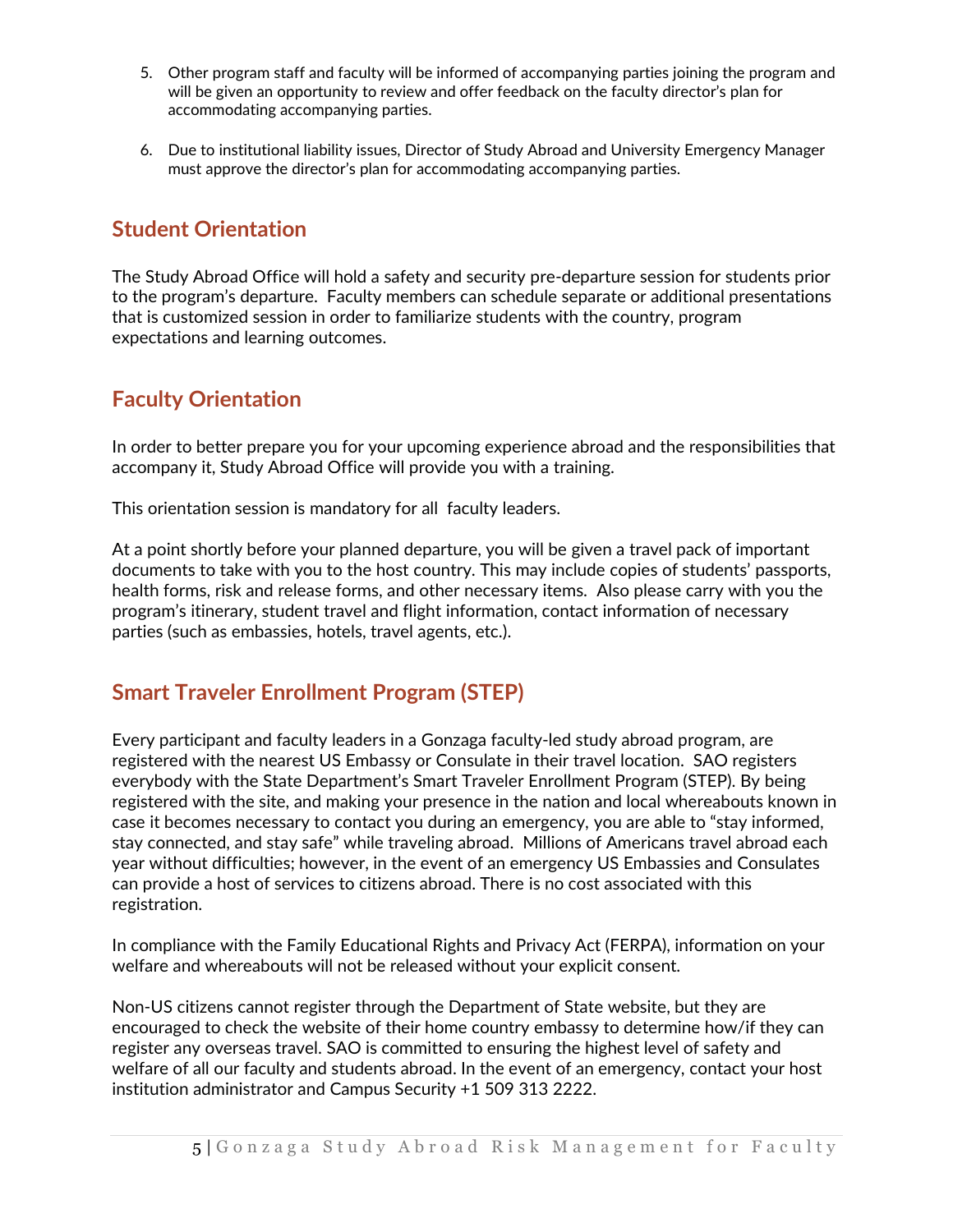All faculty leaders are provided with contact information of the nearest US Embassy/Consulate in the program's location. In the event that a situation arises requiring consular assistance, the Embassy/Consulate can assist with reporting and replacing a lost or stolen passport, locating medical facilities, and even seeking legal aid.

# <span id="page-6-0"></span>**Health and Insurance**

Just as it is important to have appropriate health care coverage in the U.S., it is essential that both students and faculty are covered while abroad. We also want to ensure all participants are deemed healthy for travel, and that they have taken all necessary precautions for international travel, especially in regard to immunizations and prescription drugs.

#### **Student Health**

Before participating in a study abroad program, students are required to complete an Health Form providing information on any pre-existing conditions (such as allergies) as well as prescription medication. You should review the forms and may wish to discuss health concerns with the student, if necessary. A meeting such as this would serve to outline the student's plans for managing his/her pre-existing condition while abroad, and to discuss any special considerations needed to participate in the program. If you decide to hold these meetings, they are confidential, and if you would like, SAO can arrange to include a representative from the Gonzaga University Health Center or Disability Access office.

On the Health Form, students will also provide a signature, indicating they are willing to receive treatment abroad if incapacitated and unable to make decisions at the time of need. You will take the original hard copy forms with you to the host country as part of a packet of student information. These forms, along with many others you will have in your possession, are confidential so be sure to keep them in a safe place.

As an FACULTY, it is your responsibility to be aware of any student health concerns while incountry. You will need to follow up immediately on any and all student illnesses reported. For instance, if a student does not show up for class or a group activity, find out why and help if needed. You will also need to help the student in seeking medical assistance – SAO will provide you with contact information for local physicians and clinics. **Note: you are required to inform SAO of any student illnesses that require a visit to a health clinic and/or physician during the trip.**

# <span id="page-6-1"></span>**In-Country Activities and Responsibilities**

## <span id="page-6-2"></span>**Arrival**

**Within 12 hours after the arrival of your entire group,** please notify SAO via a brief email that all students have arrived safely. In addition, we do recommend students should contact home shortly after arrival to further assuage any potential worry. These two actions are absolutely essential, as SAO receives phone calls from many anxious parents wishing confirmation that students have made it to their destination.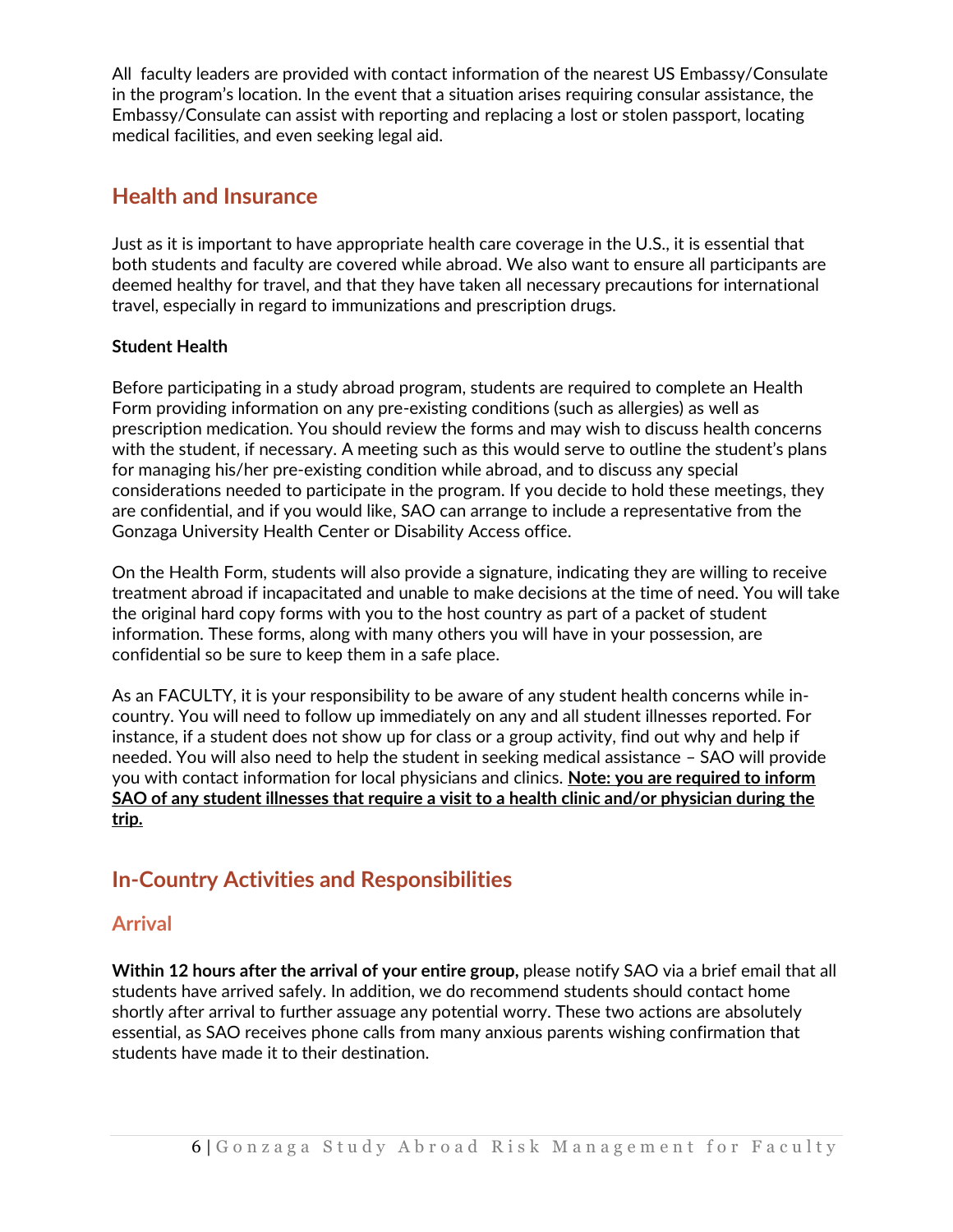# <span id="page-7-0"></span>**In-Country Contacts**

It is important to establish and maintain positive working relationships with faculty and staff at your host institution, as well as travel agents/vendors, museum guides, coach drivers, etc. As the faculty leader you are the primary liaison between SAO, Gonzaga, and these outside vendors. Be sure to meet the key personnel immediately after your arrival, and make yourself available to administrators, instructors, and travel agents, as they may have questions for you and will appreciate your insights on program decisions.

## <span id="page-7-1"></span>**In-Country Orientation**

You and the host institution or travel provider (if applicable) are responsible for coordinating an in-country orientation session for faculty, students and accompanying parties soon after their arrival. This crucial event reiterates what has been outlined to students while still on Gonzaga's campus and can help them acclimate to the cultural differences they are sure to experience.

This orientation should cover the following topics:

- Review of program objectives, learning outcomes, and group expectations
- Review of daily itinerary, group meeting schedule, program calendar, group travel, etc.
- Review of the syllabus and learning content as related to the itinerary
- Rules of the accommodation (residence hall, hotel, etc.) and meal schedule, if applicable
- Emergency procedures and contact information
- How to contact you after hours
- Local safety guidelines and health precautions
- How to make/receive local and international calls (if applicable)
- Internet access, postal mail
- Program's guidelines for independent, off-site travel (if permitted)
- Tour of the host institution (if applicable) and nearby facilities
- How to use public transportation (if applicable)

Students will have already heard information about health and safety, drug and alcohol issues, and student conduct in the pre-departure orientation sessions held by SAO, but it is important to review these principles again with students once they arrive in the host country.

- Students must abide by that country's laws and regulations
- Dress and behavior should be discreet, not attention-getting
- Personal conduct can directly impact how the local residents treat and perceive students
- The Gonzaga University Student Handbook applies to students on study abroad programs, even during free time.

## <span id="page-7-2"></span>**Communication**

As the faculty leader, you will be expected to maintain, the following communication via email or phone with SAO:

- Arrival notification
- Any student health or medical concerns
- Rape, assault, or any major event that affects a students' well-being
- Emergency notification, as needed
- Departure notification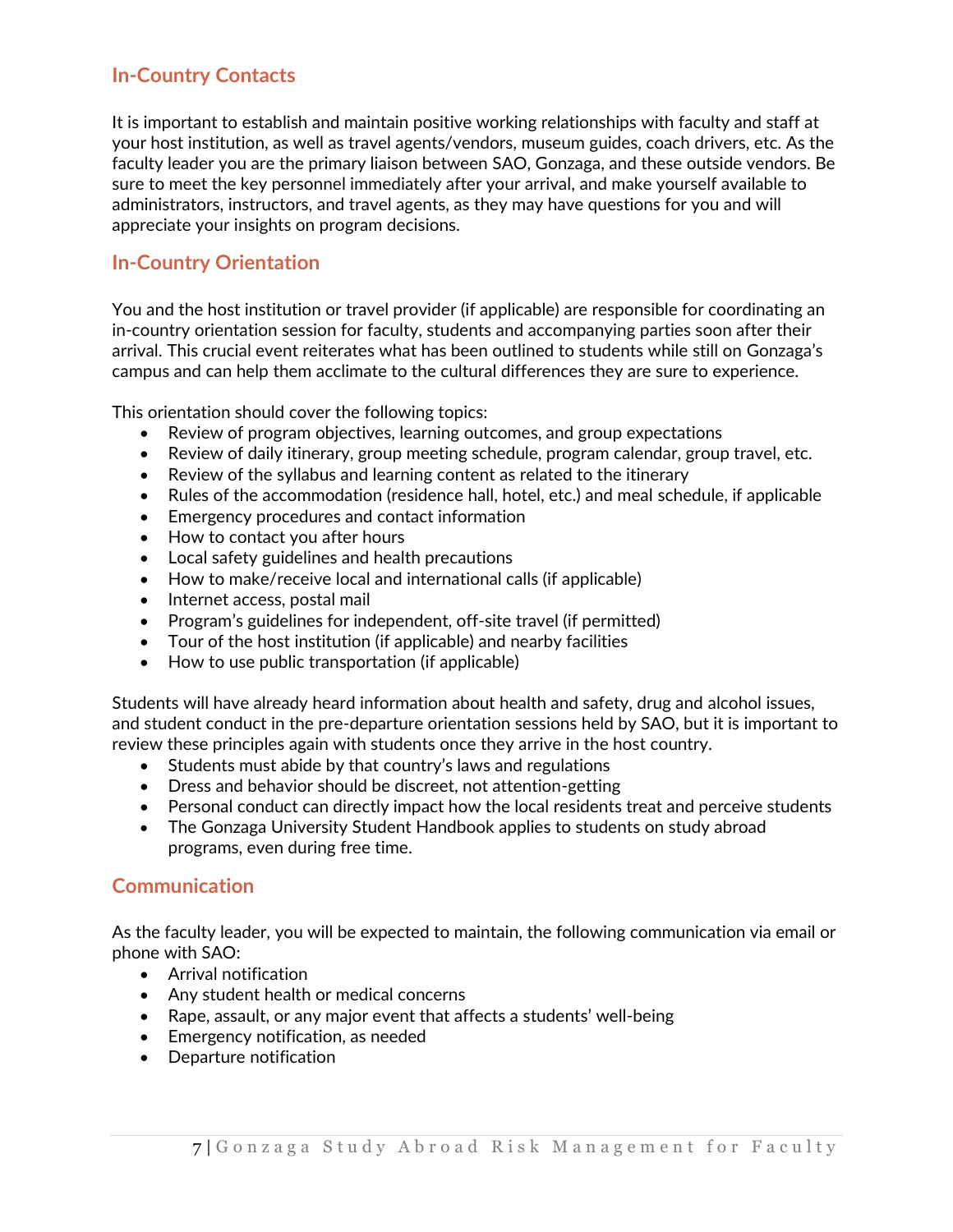Depending on the duration of your program, you may also want to hold brief meetings with your students. For instance, on a short-term program, it may be a good idea to have a brief meeting with all the students in the morning to discuss the day's activities or the night before to debrief that day and prepare for the next. These meetings are key to maintaining good communication between you and the students. Through these meetings, they are encouraged to share thoughts, complaints, and overall experiences on the program, and you are given a chance to respond to these concerns and share any updates in the program or travel schedule.

# <span id="page-8-0"></span>**Faculty Off-Site Travel**

As a Faculty Leader Abroad, you are required to be accessible to students 24/7 while in the host country. If you need to be away from the group, please be sure to make the following arrangements:

- Appoint a 24-hour emergency contact person (i.e., host institution coordinator) who can respond to any student concerns during your absence. This person needs to have a cell phone in order to maintain 24-hour availability.
- Discuss your off-site plans well in advance with your SAO, who will record the name and contact information of your appointed emergency contact person.
- Meet with your students as a group to let them know about your upcoming absence, as well as the name and contact information of your emergency contact person.

## <span id="page-8-1"></span>**Student Off-Site Travel**

While some programs may not permit students to travel off-site due to time constraints and/or safety concerns, most programs do allow students to venture off independently over weekends or holidays. We recommend having a off-site form or list where students can outline their travel itinerary, address/phone number of planned accommodations, a way to contact them in their absence, etc.

Remember to encourage students to travel in groups of two or more, and remind them that unless otherwise noted in your program syllabus/guidelines, absences from class and other program activities are not excusable due to independent travel.

## <span id="page-8-2"></span>**Vehicle Use**

Faculty should discourage any students who wish to rent a car, Vespa, or any other mode of motor vehicle travel. Due to liability students cannot drive vehicles rented by the university for transportation abroad.

# <span id="page-8-3"></span>**Student Conduct**

Students studying abroad may exhibit inappropriate behavior that you, as the faculty leader, will need to address. While many of the potential issues will be similar to situations you would encounter on campus, some of the issues can certainly involve the transition into, and unfamiliarity with, a new culture and environment. We want you to be as prepared as possible for any situation that should arise while you are abroad with your group, as inappropriate behavior is often the manifestation of a deeper issue such as homesickness, culture shock, fear, or depression.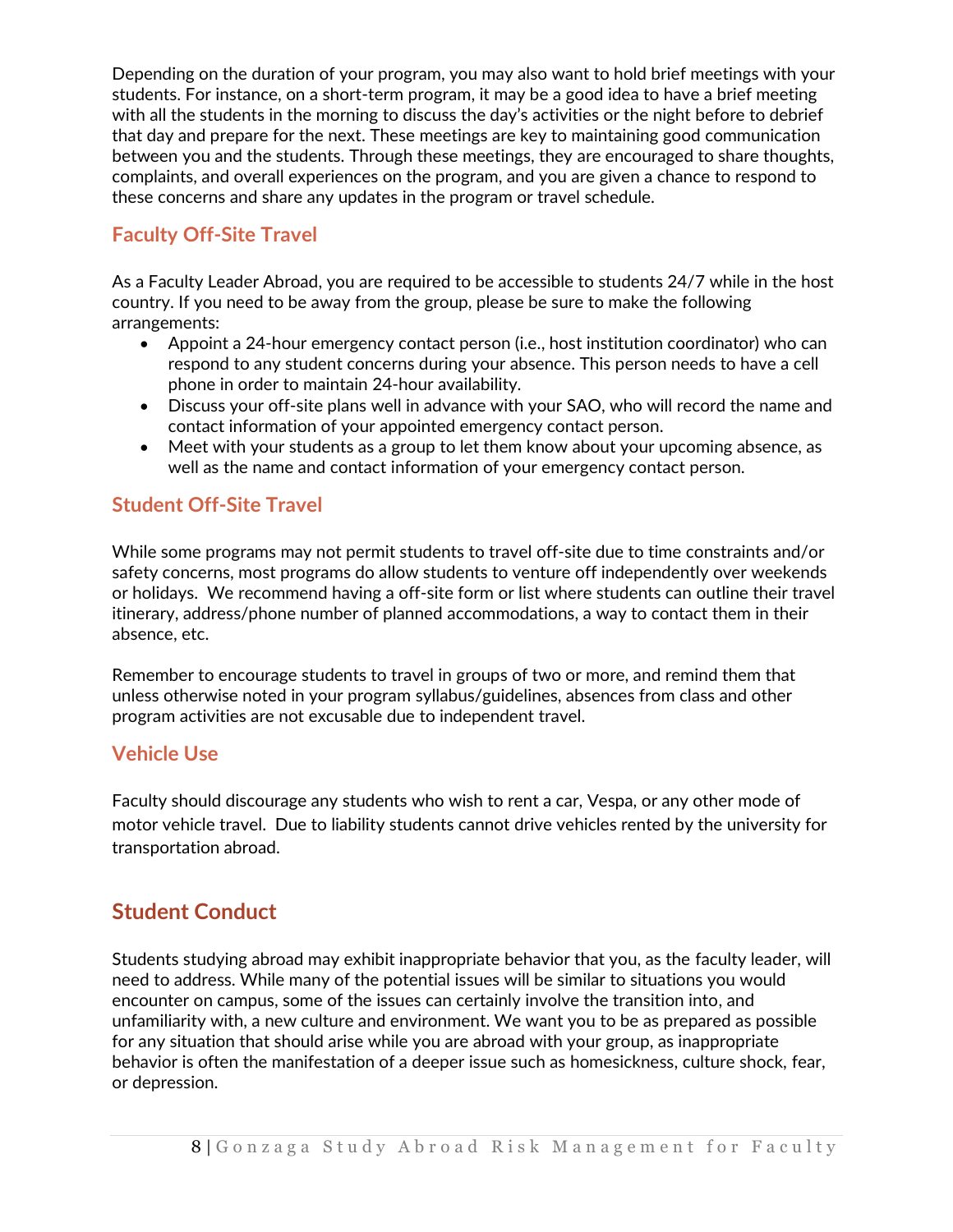The Gonzaga University Code of Conduct also applies to students on study abroad programs, even during free time. It is also important to remember that the entire group must respect the laws and regulations of the host country.

## <span id="page-9-0"></span>**Minor Behavioral Problems**

Minor behavior problems are generally not serious enough to warrant immediate dismissal from a program, but they have a negative effect on the program just the same. More importantly, negative behavior, if allowed to continue, may impact the atmosphere and morale of the entire group, especially if it is allowed to escalate into major problems.

Examples of minor behavior problems include:

- 1. Excessive tardiness to class or class activities
- 2. Personality conflicts between program participants
- 3. Personal hygiene issues
- 4. Indifferent or rude behavior towards guests/guest speakers

One way to prevent minor behavior problems is to be proactive in your coordination and communication. It is best to provide strong encouragement of positive behavior, rather than setting rules, unless you are prepared to enforce such rules. Informal common sense rules (such as travel in groups, always carry your cell phone, or notify the leader when you leave town) are recommended and can be agreed upon, reminding students they are active participants in the guideline-making process.

Keep in mind that students may make choices that do not break any laws or program regulations, but that you may find unwise (e.g. romantic involvement with a local). Address these choices only if you have good reason to believe the student is putting himself/herself in harm's way. Remember to avoid making judgments and stick to issues of safety and well-being, as most students are accustomed to a great deal of freedom during their personal time here at Gonzaga, and will expect the same abroad.

## <span id="page-9-1"></span>**Major Behavioral Problems**

As indicated before, Gonzaga University expects study abroad participants to abide by the laws, regulations, and customs of the host country, community, institution, and program.

Should problems arise, it is generally best to talk to the student in private about the inappropriate behavior. You are also required to document the behavior. Reporting can be done via email to the Director of Study Abroad: include your expectations on how the behavior can improve, which should also be discussed with the student. Should the behavior persist, SAO will continue to work with you on assessing the situation and, if necessary, will facilitate the dismissal of a student from a program.

There are certain areas of major behavioral problems that must be reported back to the home campus:

- Conduct that violates Gonzaga's Student Community Standards
- Violation of the laws, rules and regulations, or customs of the host country, community, institution, and program
- Persistent behavior that is disruptive and detrimental to the group learning process and academic success of the program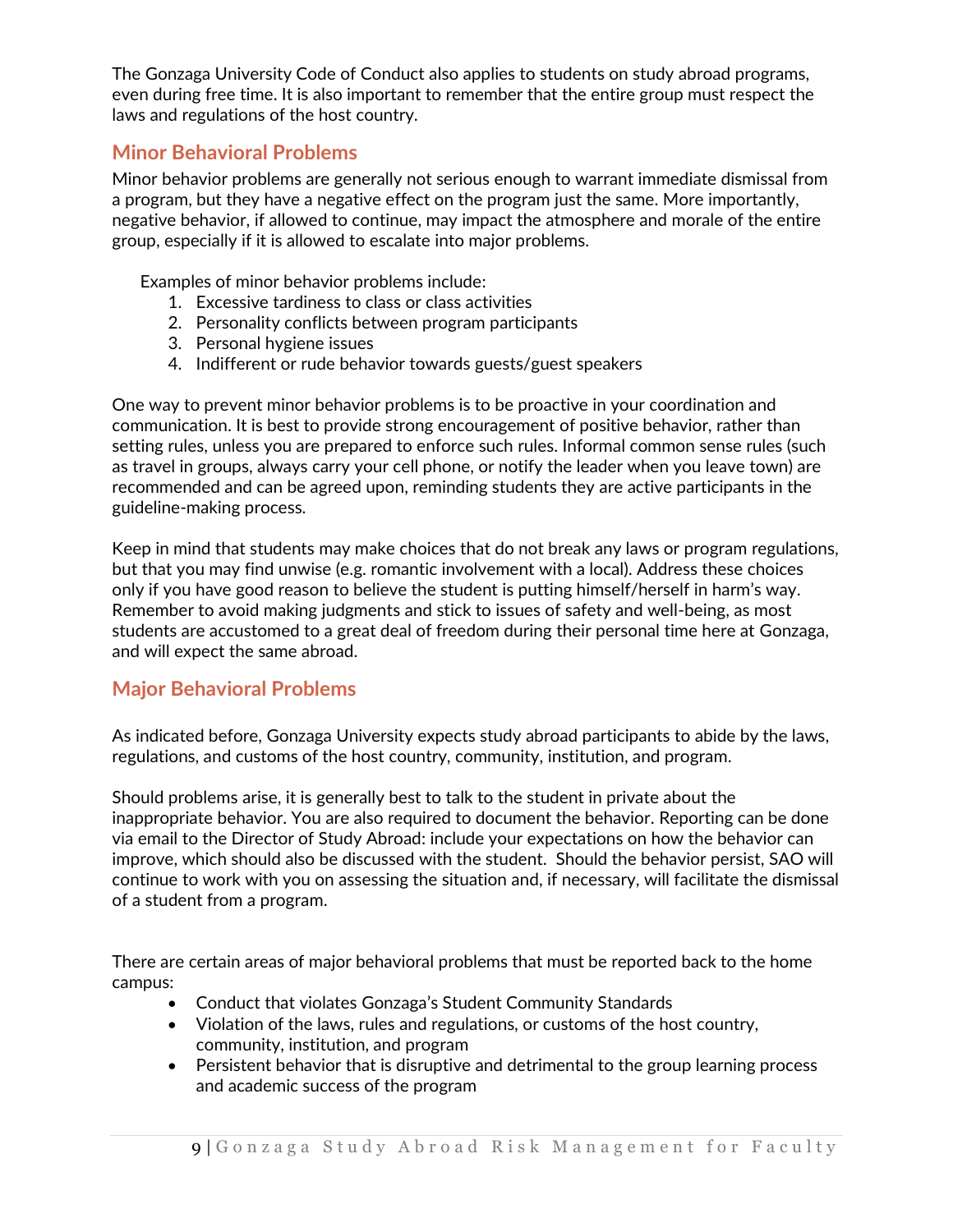- Conduct that damages or destroys property of another person, institution, or organization
- Behavior that gives the FACULTY and SAO Director reasonable cause to believe that the continued presence of the student in the program constitutes a danger to the health or safety of themselves, other participants, other's property, or threatens the future viability of the program
- Repeated offenses or severe infractions of the housing rules and regulations as established by the local facilities
- Alcohol misuse
- Physical or sexual assault
- Harassment
- Possession, use, or distribution of illegal drugs
- Setting a fire or possession of explosives
- Possession of a weapon
- Theft

#### <span id="page-10-0"></span>**Alcohol**

Inappropriate and/or excessive alcohol consumption is a serious problem with students across the nation. Alcohol consumption abroad can pose added health and security risks to students who may be unfamiliar with the language, cultural norms, and alcohol sanctions (or lack thereof) in another country. Even different altitudes will affect the intoxication levels of students, without them being aware of it. If alcohol consumption is affecting the general health of a student and/or causing interference with program participation, it is your responsibility to bring this to the attention of the student. The Incident Reporting Form should be used to document this conversation, as well as the requested behavioral change.

Please also note that many of the hotels, residence halls, host institutions, and vendors we collaborate with have their own policies regarding on-site alcohol consumption. If such a policy is not in effect, it may be a good idea to implement one. Students will often purchase alcohol and consume it in their hotel/residence hall as a way to save money, but in many cases this can lead to binge drinking and disruptions. Faculty are not allowed to buy alcohol for students.

Here at Gonzaga, it is our goal to encourage healthy behavior and mature choices for our study abroad participants. As a Faculty Leader Abroad, you inherently serve as an adult role model to our students, and a representation of the University to our host institutions. Please keep this in mind with your own choices about alcohol consumption while serving as a Gonzaga University Faculty Leader Abroad.

#### <span id="page-10-1"></span>**Alcohol Misuse**

Alcohol misuse is defined as any use that is harmful or potentially harmful to oneself or others. The planned, systematic misuse of alcohol becomes alcohol abuse. Alcohol misuse may be present when:

- A student misses any scheduled event because of the effects of alcohol consumption
- A student becomes ill due to the effects of alcohol consumption
- A student is disrespectful of others sharing the same housing, and congregates with loud groups for social purposes
- A student engages in inappropriate behavior toward other individuals as a result of alcohol consumption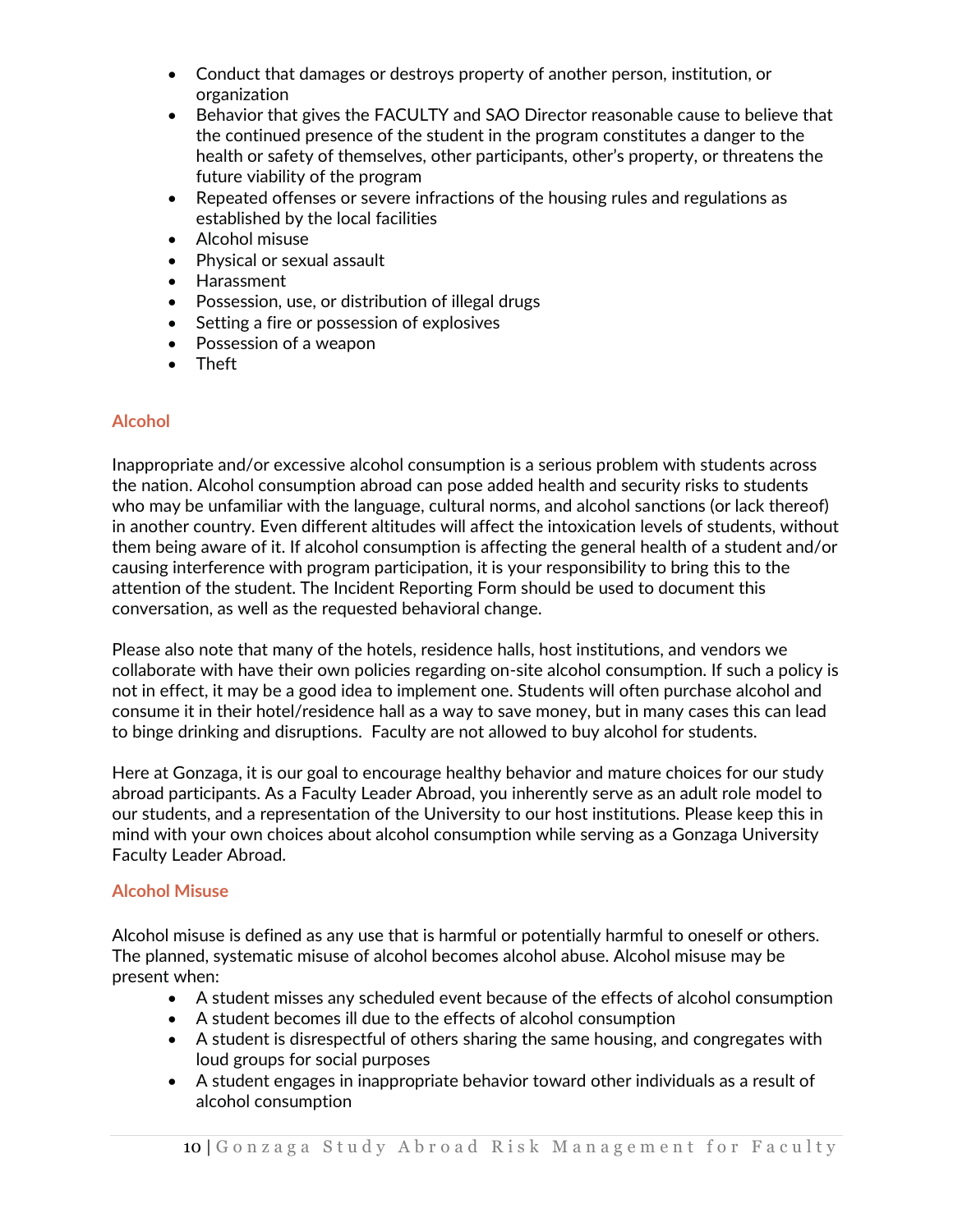- A student engages in destructive behavior toward property as a result of alcohol consumption
- A student does not abide by the laws of the country in which he or she is staying
- A student engages in behavior that causes embarrassment to the other members of the group, the faculty member(s) or the in-country host(s) as a result of alcohol consumption
- Students in a group facilitate/encourage or ignore a fellow student who is misusing or abusing alcohol
- Students transport alcohol to program sites with the intent of sharing the alcohol with the group.

Faculty Directors Abroad may choose to report the behaviors above and any others they see fit for judicial action through Gonzaga's Dean of Students. Faculty should use the incident report to document alcohol misuse.

#### <span id="page-11-0"></span>**Drugs**

Like alcohol, students are subject to the laws of the host country, rather than the U.S. laws. Certain prescription drugs can be prohibited by Foreign Governments and faculty leading students abroad should be aware of prohibited prescription drugs that students may take with them. (Ex. Adderall is considered an illegal drug in Japan and students can have their medications confiscated and in some cases they can he sent back to the U.S.) Additionally, drug use/possession may carry heavier penalties including capital punishment in other countries.

The illegal use of drugs at Gonzaga University is not tolerated. While outside of the State of Washington, faculty must continue to uphold Gonzaga's Drug Policy, including Gonzaga Policy on marijuana, even in states or countries where drug use is considered legal. Under U.S. federal law, drug use is not allowed on campus or as part of our study abroad programs as outlined under the Drug Free Schools and Communities Act.

#### <span id="page-11-1"></span>**Sexual Violence**

Sexual violence is a major problem worldwide. Crimes of sexual violence comprise any form of unwanted, unwelcome, forceful or coercive sexual contact. These behaviors exist on a continuum that includes but is not limited to lewdness, criminal sexual contact and sexual assault. Although sometimes called by different names, the common threads that bind these behaviors together are issues of violence, control, power, and inequality. Sexual violence can happen to anyone, regardless of age, race, gender, sexual orientation, class or profession.

Whether in a culture similar to the U.S. or one that is very different, student may experience an illusion of safety when abroad. It is essential to discuss cultural issues specific to each individual host country that may have an impact on the student's response to situation in which they find themselves.

Relevant topics may include:

- Host culture's general attitude to women
- Host culture's general attitude to LGBTQ
- Stereotypical attitudes about American women
- Sexual mores
- Communication styles and cues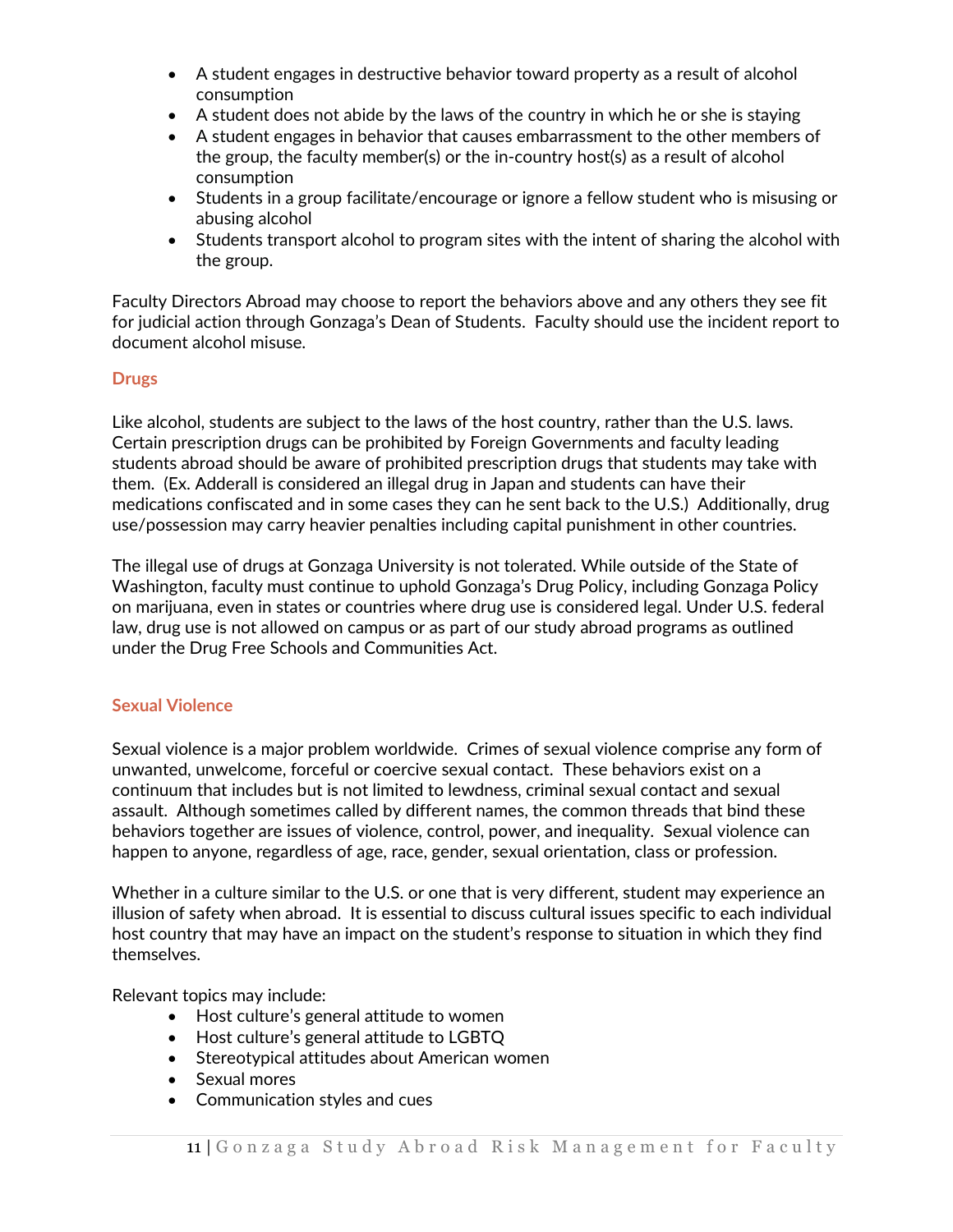- Dress
- Acceptable behaviors
- Notions of modesty

It is useful to address some particular situation that may arise in the specific host culture, and how students can react in ways that ensure their personal safety.

For students who have been a victim of sexual violence please refer to Gonzaga Emergency Response Action and Communication Plan for Study Abroad. **Note: you are required to inform SAO of any sexual violence.**

#### <span id="page-12-0"></span>**Sexual Harassment**

Sexual harassment abroad can sometimes be more difficult to discern due to cultural differences such as communication norms and variances in acceptable behavior. As a Faculty Leader Abroad, it is your responsibility to help students understand as much as they can about the cultural context where your program takes place. In turn, students must try to develop an understanding of acceptable behavior in the host culture. That being said, they should not feel as if they must tolerate unwelcome sexual comments or advances because they are foreigners, nor are they required to conform to cultural norms with which they are uncomfortable.

Gonzaga University takes sexual harassment very seriously, and is committed to acting promptly and appropriately in support of a student, faculty, or staff who has been sexually harassed. As a representative of the University, you will be expected to respond appropriately if a student informs you that he/she has been sexually harassed. If the student informs you that he/she has been harassed by a host institution administrator, instructor, student (Gonzaga or otherwise), or a host family member, the following steps should be taken:

- Encourage the student to be assertive and inform the individual that this conduct is unwelcome and offensive.
- If applicable, immediately arrange new housing for the student.
- Ask the student to document in writing what happened (Incident Report Form).
- Report the situation to the host country administrator (host institution, organization, provider, etc.) if appropriate and make all attempts to keep the identity of the student confidential.
- Report the situation to the SAO Director or Associate Director (an absolute requirement).

# <span id="page-12-1"></span>**Student Dismissal from Program**

If the behavior of a student is threatening to the health and safety of self/others, and/or if it causes disruption to the program or program participants, inform the University immediately (refer to Emergency Response Action and Communication Plan). You can discuss the situation with the SAO Director and agree upon the appropriate course of action to take. You will be asked to provide written documentation (using the Incident Reporting Form) of the incident. SAO will then contact the Dean of Students to assist with the next steps and action. Please note that Faculty Directors Abroad (FDAs) cannot summarily dismiss a student from a study abroad program; due process must be observed for any student participating in a Gonzaga University's program.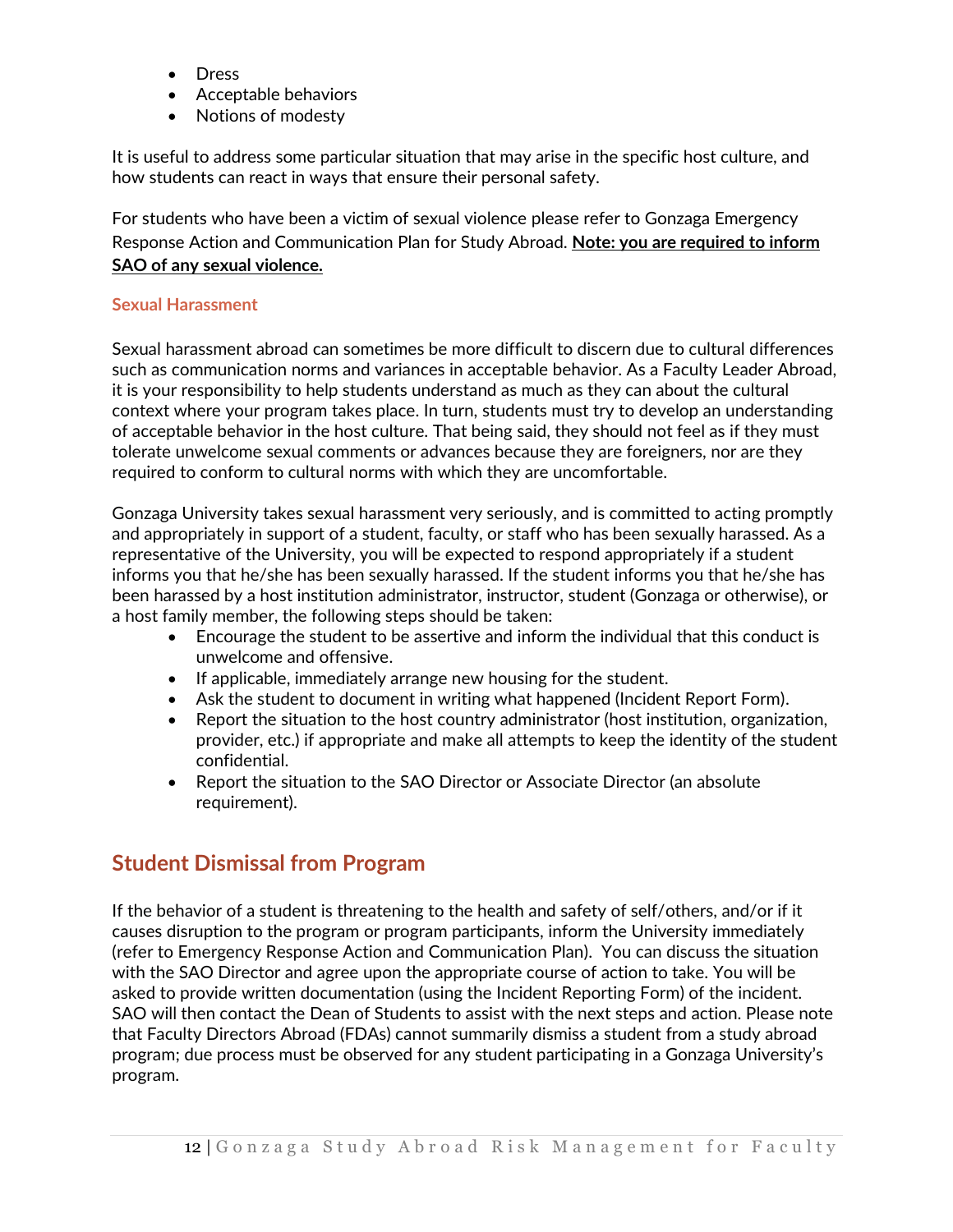# <span id="page-13-0"></span>**Student Withdrawing from Program**

Occasionally, a student will decide to withdraw early from a study abroad program. If a student conveys to you that he/she wishes to withdraw early, try to find out the reason(s). Often these situations can be resolved in-country, without resorting to withdrawal. Some possible underlying causes to consider:

- Homesickness/lack of communication with home
- Family situations at home
- Unhappy with the program structure or content (including excursions)
- Health issues
- Dissatisfaction with roommates and/or accommodations

Try to help the student understand the benefits of completing the program versus the ramifications (both financial and academic) of withdrawing from the program. If, however, the student is determined to leave the program early, please inform the SAO Faculty-Led Coordinator before the student departs the country of study. He/she will endeavor to speak to the student via telephone or Skype to answer questions about possible refunds, financial aid, and other matters. You will need to document a withdrawal, as well as any special circumstances, by completing the Incident Reporting Form.

#### <span id="page-13-1"></span>**Safety and Emergency Procedures**

The safety, security, and well-being of Gonzaga University students abroad are our highest priority. SAO adheres to the recommendations of the US Department of State, as well as the advice of experts in the field and at the University when determining if a specific location and/or program is a safe option for students. We also encourage you and your students to visit the State Department's website ([http://www.travel.state.gov\)](http://www.travel.state.gov/) for pointers on how to have a safe experience abroad. They have developed a very comprehensive website aimed at providing health and safety resources geared toward students studying abroad, which can be found at [http://www.studentsabroad.state.gov.](http://www.studentsabroad.state.gov/)

#### **Precautions**

As you know, numerous precautions are taken prior to students' departure to ensure that Gonzaga's study abroad programs occur in a safe environment. Nevertheless circumstances sometimes arise that could put students' health and safety at risk. The safety issues that students most commonly face while abroad are usually avoidable with adequate precaution and sensibility:

- Traffic/pedestrian accidents
- Theft/pickpocketing
- Personal injury
- Health problems
	- o Excessive alcohol
	- o Lack of sleep
	- o Unfamiliar poor diet/unsafe drinking water

While these issues are discussed at both the student and FACULTY orientation sessions, it is important for the FACULTY to revisit health and safety concerns with the students at the incountry orientation as well. Planning ahead can ease the impact of an unforeseen situation.